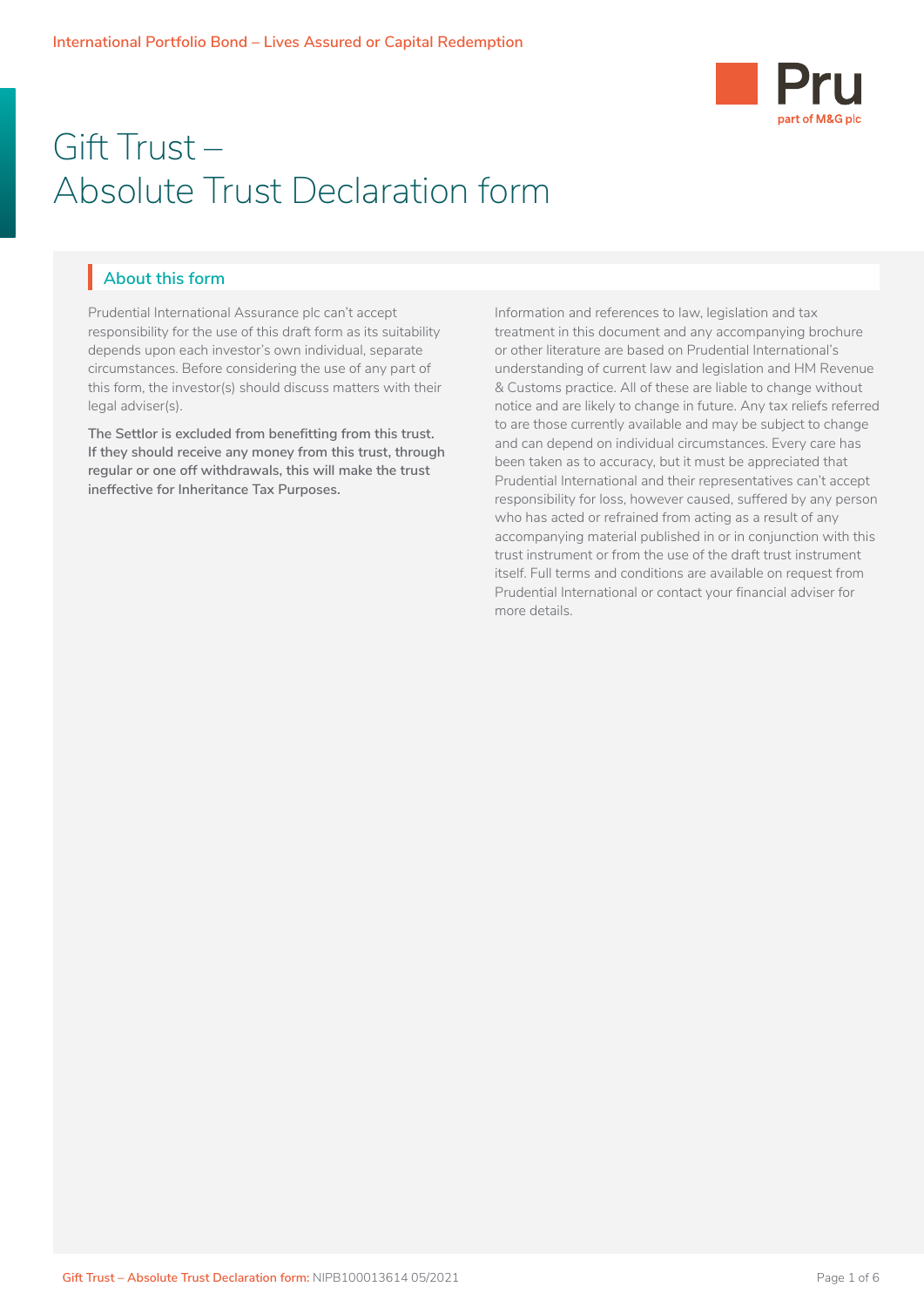# Section 1 – The trust

### **1. The Trust Fund**

- 1. The Trustees shall hold the Trust Fund upon the Trusts and with and subject to the powers and provisions declared and contained in the Trust Provisions for the benefit of the Beneficiaries.
- 2. The Trust Provisions are hereby expressly incorporated in this Deed.
- **2. Proper Law**  The proper law of this Trust shall be that indicated in the Third Schedule.

# **Section 2 – The schedules** I

## **The First Schedule: The Bond(s)/Policy**

**Company: Prudential International Assurance plc** 

Type of Bond/Policy**1**

Date of application



Bond/Policy number

The Settlor hereby assigns all the rights, title, interest in the policies and all proceeds and benefits attached to the said policies to the Trustees to hold subject to the trusts and powers and provisions set out in this document.

### **The Second Schedule: Named Beneficiaries**

*Do not add or include the Settlor(s) and/or Settlor's spouse or civil partner as Named Beneficiaries.* 

*Named Beneficiaries (full names or description, address and date of birth).*  **Once selected the beneficiaries, and their share, cannot be altered**

Please insert the full names of the beneficiaries and their percentage share of the Trust Fund, making sure the percentages add up exactly to 100%. Unless otherwise indicated, they will share equally.

#### **The Third Schedule: The Proper Law Governing This Trust**

If none of the boxes are ticked the Law of England and Wales will apply:

The Law of England and Wales The Law of Northern Ireland Scots Law

 $\Box$  :

#### **Note**

**1** If you have an existing Bond or Policy enter the number of the Bond or Policy you are putting into trust. If you are applying for a new bond or policy enter the date of the application.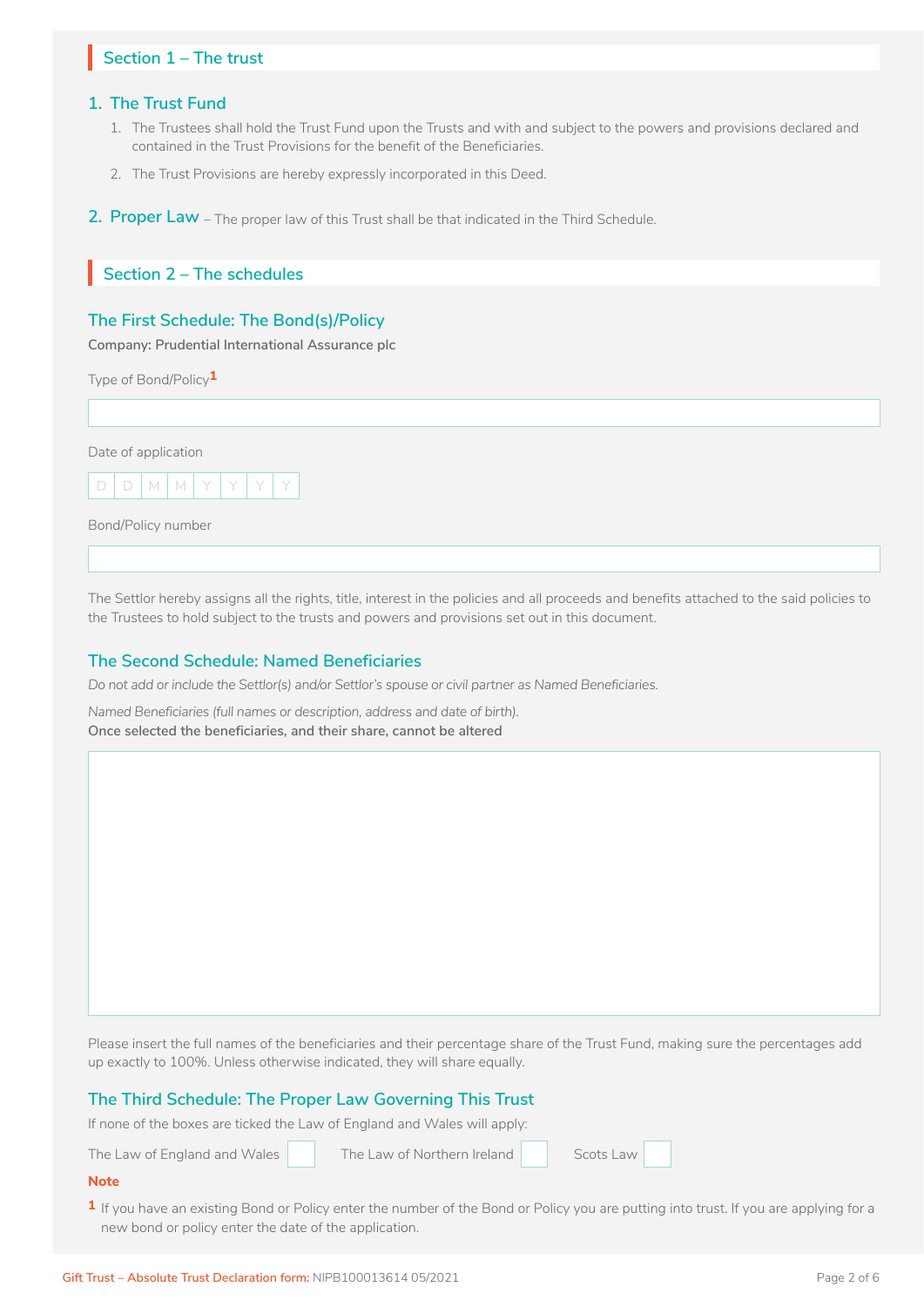# **Section 3 – How we use your personal information** I

To understand how and why we use your personal information (including any sensitive personal information) that we collect from you, who we may share it with and your rights around your personal information you can review a copy of our Privacy Notice at **www.pru.co.uk/mydata-int**.

Alternatively, you can request a copy to be sent to you by writing to **The Data Protection Officer, Customer Service Centre, Lancing BN15 8GB.** 

Please note that we only collect personal information from you that is necessary to provide you with the product or service you have requested. So while we will not use your personal information for all of the purposes set out in the Privacy Notice, we may need to use it, for example, to contact you further about your request or for legal or regulatory purposes.

# Section 4 – Signatures & date: to be completed and signed by the Settlor, additional Trustees<br>| and Witnesses<br>| **and Witnesses**

#### **Note: There must be at least One Additional Trustee for single settlor trusts.**

You should ensure that this document is executed in accordance with the legal requirements in the place where it is executed and the law governing the Trust. If a company is a Trustee the Trustee Company's common seal may be required as well as the signature of an *Officer or Officers of the Trustee Company.*

**In Witness Whereof** the parties have executed this document as a Deed on: **D** D D

### **(1) The Settlor**

(the person who is creating this Trust)

**(a) Signed as a Deed by the Settlor named below:**

Signature

*(If you are applying for a new Bond/Policy, this date must not be a date before the application date shown in the First Schedule).*

#### **In the presence of the Witness named below:**

All witnesses must be over the age of 18 and independent of the trust – not a Settlor, Additional Trustee or Beneficiary.

Postcode

Name

Address

Postcode

Leave 1(b) below blank if there is only one Settlor

**(b) Signed as a Deed by the Additional Trustee named below:**  *(if there are two Settlors):*

| Signature | Signature |
|-----------|-----------|
|           |           |
|           |           |
| Name      | Name      |
|           |           |
| Address   | Address   |
|           |           |
|           |           |
| Postcode  | Postcode  |
|           |           |

Address

Name

Signature



Gift Trust – Absolute Trust Declaration form: NIPB100013614 05/2021 **Page 3 of 6** Page 3 of 6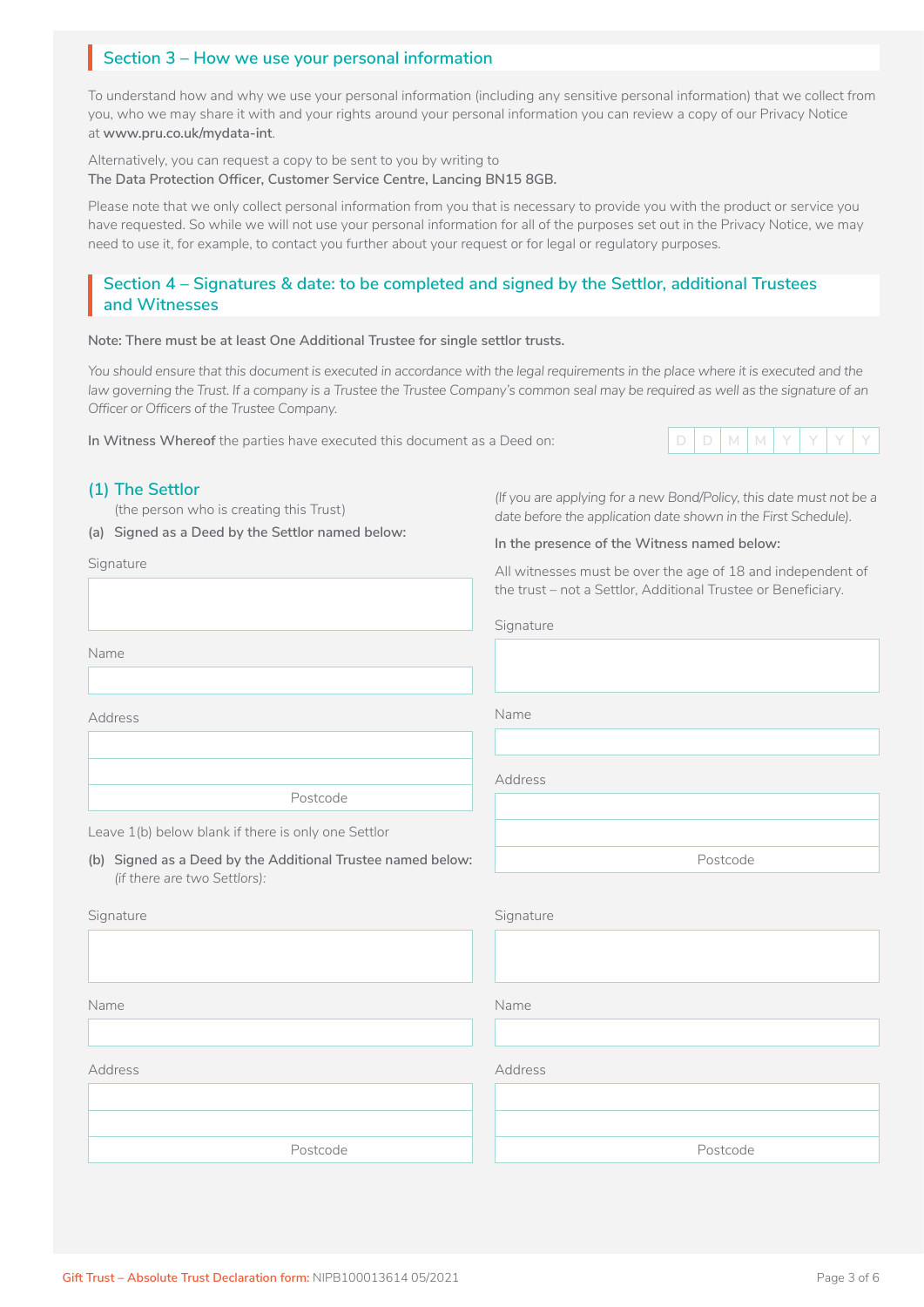# **(2) The Additional Trustee(s)**

(the person(s) who will be the Initial Trustee(s) of the Trust with the Settlor)

**(a) Signed as a Deed by the other Additional Trustee named below:**

**In the presence of the Witness named below:**

**In the presence of the Witness named below:**

| Signature | Signature |
|-----------|-----------|
|           |           |
| Name      | Name      |
|           |           |
| Address   | Address   |
|           |           |
|           |           |
| Postcode  | Postcode  |
|           |           |

Leave 2(b) below blank if there is only one Additional Trustee

**(b) Signed as a Deed by the Additional Trustee named below:**  *(if there are two Additional Trustees):*

| Signature |
|-----------|
|           |
| Name      |
|           |
| Address   |
|           |
|           |
| Postcode  |
|           |

# **Absolute Gift Trust agreement and provisions** I

# **Part 1: Definitions and Interpretation**

### **1. Definitions**

"**the Initial Trustees**" means the settlor and additional Trustees.

"**the Trust Fund**" means the Bond(s) or policy referred to in the First Schedule to the Declaration of Trust and the property from time to time representing the same.

"**Civil Partner**" has the same meaning as in section 1 of the Civil Partnership Act 2004.

"**Spouse**" includes a Civil Partner.

"**the Insurance Company**" means the Insurance Company shown in the First Schedule.

### **2. The Beneficiaries**

"**The Beneficiaries**" means the person or persons named in the Second Schedule.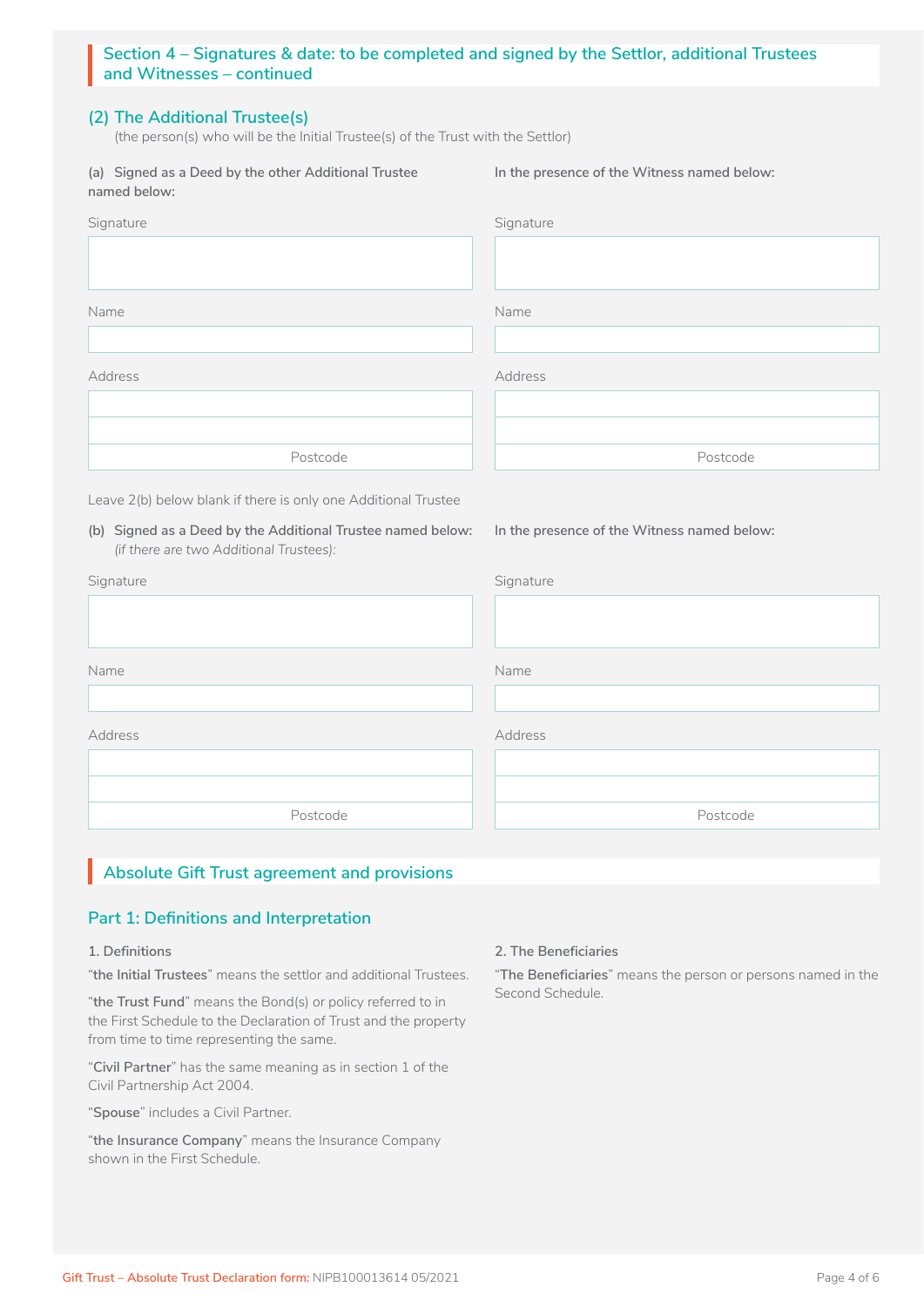# Absolute Gift Trust agreement and provisions – continued

# **Part 2: Trust Provisions**

## **1. Beneficial Trust**

- 1.1 The Trust Fund shall be held on trust for the Beneficiaries absolutely.
- 1.2 If there is more than one Beneficiary, the Trust Fund shall be held on trust for the Beneficiaries:
	- (a) in the percentage shares specified in the Second Schedule absolutely, or,
	- (b) if no such shares are specified in equal shares absolutely.
- 1.3 Whilst any Beneficiary entitled to income under the Trust is a minor:
	- (a) the Trustees may pay or apply the whole or any part of the income of such Beneficiary's share of the Trust Fund for or towards the maintenance, education or benefit of that Beneficiary as the Trustees in their absolute discretion think fit; and
	- (b) the balance (if any) of such income shall be invested and retained (together with any resulting income) for the sole benefit of such beneficiary and the statutory provisions for accumulation and maintenance shall not apply.

### **2. Appointment, retirement and dismissal of Trustees**

- (1) The power of appointing Trustees shall be exercisable by:
	- (a) the Settlor while living and of full mental capacity (and if there are two Settlors this shall mean both Settlors jointly while they are both alive, and then the Survivor).
	- (b) the Trustees (after the death of the Settlor or the Survivor).
- (2) Any Appointment of New Trustees or retirement of existing Trustee shall be by Deed.
- (3) Part II of the Trusts of Land and Appointment of Trustees Act 1996 shall not apply to this Settlement.
- (4) The Settlor, while living and of full mental capacity, may dismiss by deed any Trustee provided they remain at least one Trustee who is not the Settlor or the Settlor's spouse
- (5) (a) Where the Settlor is alive and of full mental capacity, any Trustee may retire provided there remains at least one Trustee who is not the Settlor or the Settlor's spouse.
	- (b) Where the Settlor has died or is not of full mental capacity and provided there is not a single Trustee, any Trustee may retire.

### **3. Settlor exclusion clause**

(1) The Trust Fund shall be possessed and enjoyed to the entire exclusion of the Settlor and of any benefit to him by contract or otherwise and no provision of this Settlement and no discretion or power shall operate so as to allow any of the capital or income of the Trust Fund to become payable to or applicable for the benefit of the Settlor in any circumstances whatsoever.

### **Administrative Provisions**

(1) The Trustees may administer the Trust Fund for the benefit of the Beneficiaries in whatever manner they may determine and to that end shall have the widest possible powers (which they may exercise or omit to exercise from time to time at their absolute discretion) of managing and dealing with the Trust Fund and of carrying out any transaction in connection therewith in all respects as if the Trustees were the absolute beneficial owners thereof.

- (2) Without prejudice to the generality of paragraph 1, the Trustees shall have the power:
	- (i) to invest any money requiring investment in any property of whatever nature (including any policies of assurance or capital redemption contracts) and wherever situated whether producing income or not and upon such security (if any) as the Trustees shall in their absolute discretion think fit.
	- (ii) to borrow money on such terms as to interest repayment and otherwise as they may think fit and whether upon the security of the whole or any parts of the Trust Fund or upon personal security only.
	- (iii) to delegate any power or powers in making, managing, realising or otherwise dealing with any property included in the Trust Fund to any person or persons (but excluding the Settlor or the Settlor's spouse) upon such terms as to remuneration or otherwise as the Trustees may think fit and no Trustee shall be responsible for the default of any such agent if the Trustees in question employed or incurred expense in employing him in good faith.
	- (iv) to pay or transfer any capital or income to be paid to or applied for the benefit of a Beneficiary who is under a legal disability to any parent or guardian of that Beneficiary or to such person on behalf of such Beneficiary as the Trustees shall think fit and the receipt of such person shall be a complete discharge to the Trustees who shall be under no obligation to see to the proper application thereof.
- (3) The Trustees shall have the power by deed or deeds revocable during the Trust Period or irrevocable wholly or partly to release or restrict the future exercise of any power hereby conferred on them as if the same were not conferred on them in a fiduciary capacity and so as to bind their successors.
- (4) The Trustees shall have power to deal with any policy of assurance or insurance as if they were the absolute owners of it and in particular may surrender, convert or exchange the same in whole or in part and exercise any power of election or option under a policy and borrow on its security and the receipt by the Trustees for any money payable under the said policy shall be a full and sufficient discharge.
- (5) Trustees Remuneration.

A Trustee (other than the Settlor or Settlor's spouse) carrying on a business which consists of or includes the management of Trusts or advising Trustees may charge for work done by him or his firm in connection with the trust.

(6) Liability of Trustees

A Trustee shall not be liable for a loss to the Trust Fund unless that loss was caused by his own fraud or negligence.